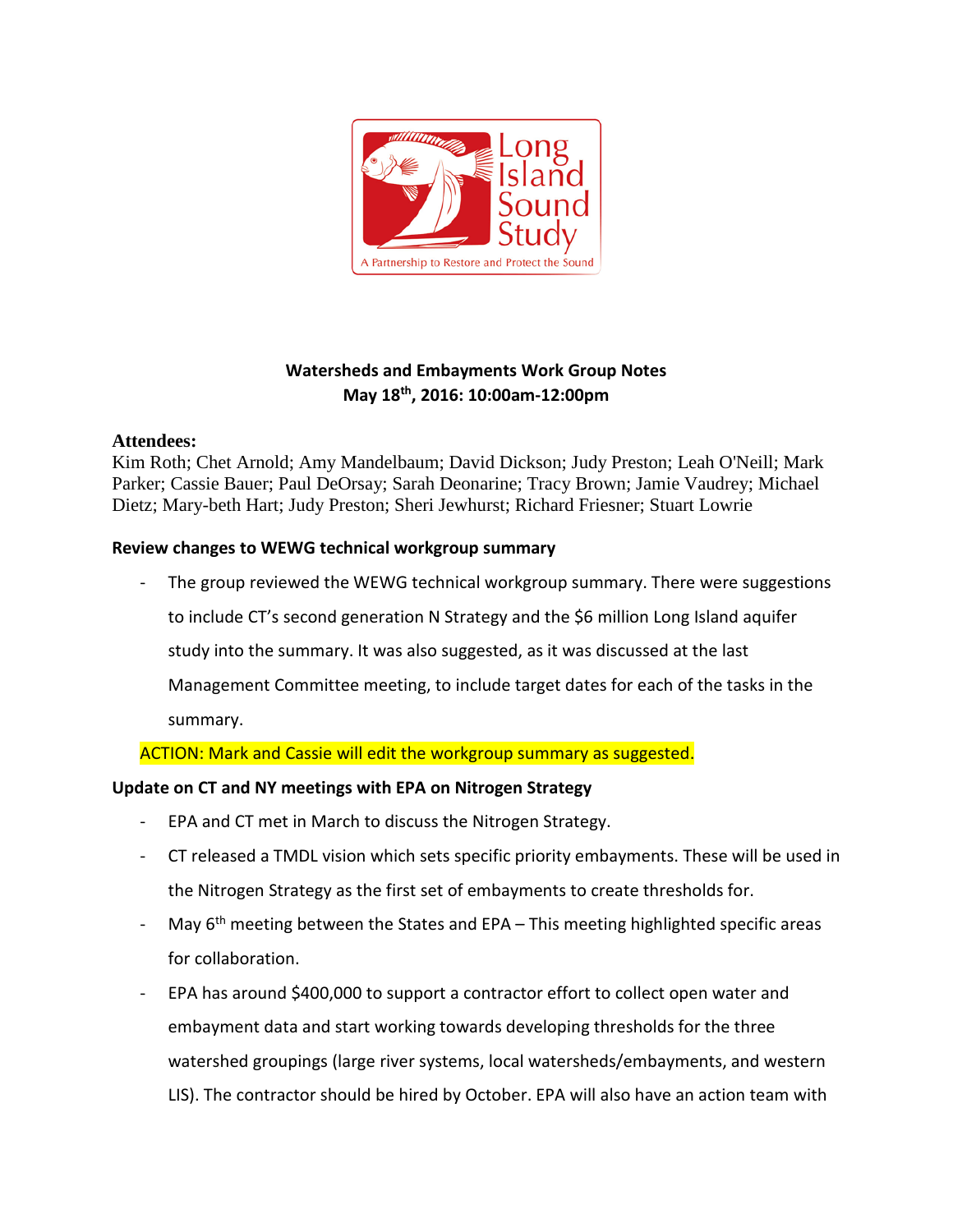

representatives from each of the states to focus on thresholds for each of the watershed groupings.

# **USGS Riverine Nutrient Trends Analysis-** *John Mullaney*

- John Mullaney gave a presentation on nutrient trends in CT Rivers. USGS has 36 stations in CT that they routinely monitor nitrogen.
- See attached presentation for more information.

# **LIS Watershed Regional Conservation Partnership Program update –** *Judy Preston*

- Judy gave an update on the relatively new LIS Watershed RCPP program which started in 2014 and is administered by USDA NRCS. Seven NGO's applied for and received a \$10 million, 5 year grant with the goal to reduce nutrients to LIS.
- See attached presentation for more information.

# **Embayment Nitrogen Loading tool –** *Jamie Vaudrey*

- Jamie Vaudrey gave the group an overview of the Embayment Loading Tool excel file. This tool allows people to look at their nitrogen load estimates, but also provides more information if someone wanted to dig deeper into the data.
- Jamie wants feedback on these questions:
	- o Does this tool makes sense?
	- o Is this tool something that is usable by others?
	- o Are there things in the excel file that are missing?

Action: See attached excel file for review and send Jamie any comments/suggestions you may have.

#### **Next Steps**